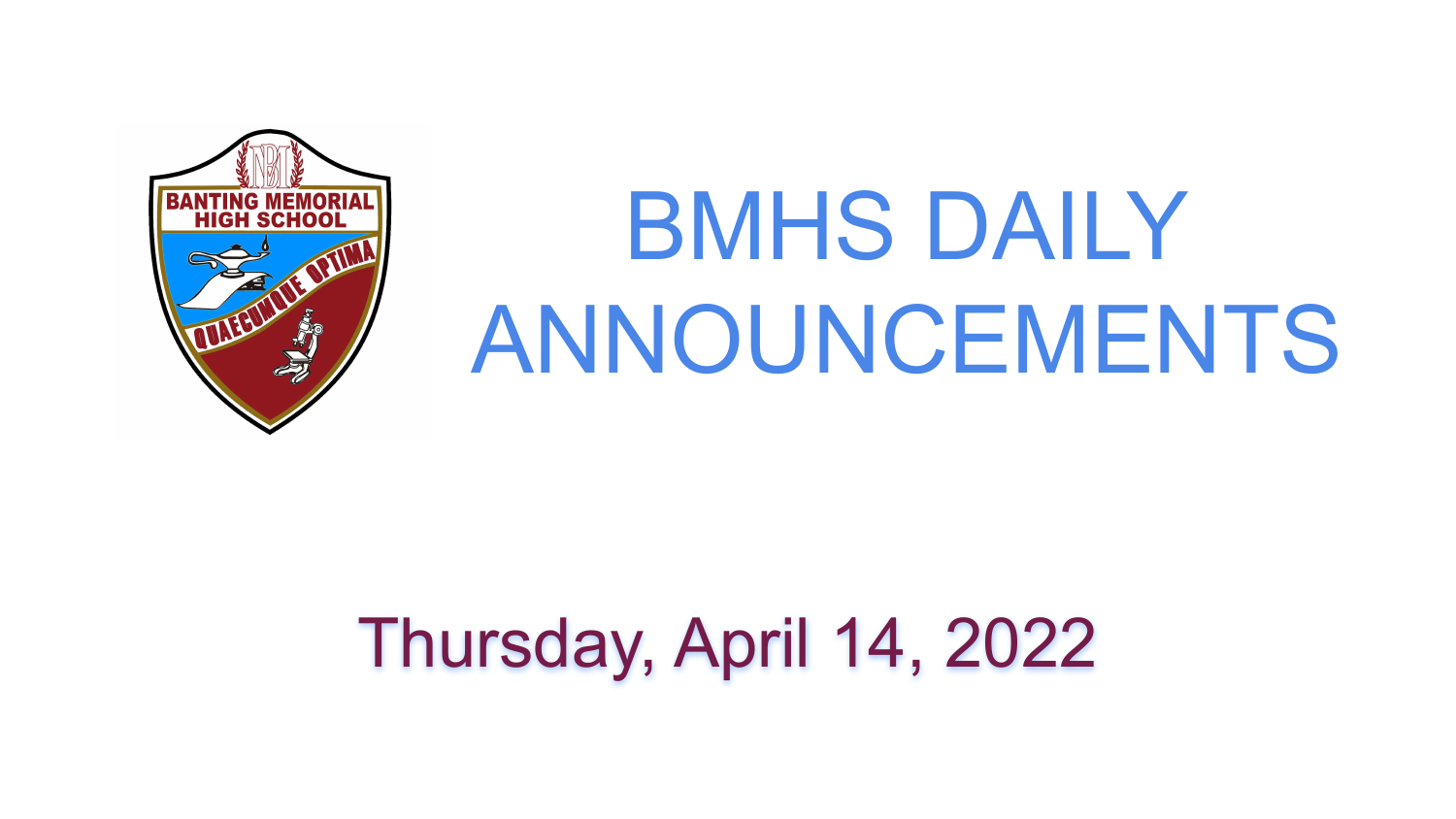## JOIN YOUR GOOGLE CLASSROOM







Every student should join their graduating class' Google Classroom to stay up to date with grade specific announcements!

Grade 9 Class of 2025 - 7fdotgt

Grade 10 Class of 2024 - pqn6r6b

Google Classroom

Grade 11 Class of 2023 - xmntytr

Grade 12 Class of 2022 - 5kuzhmr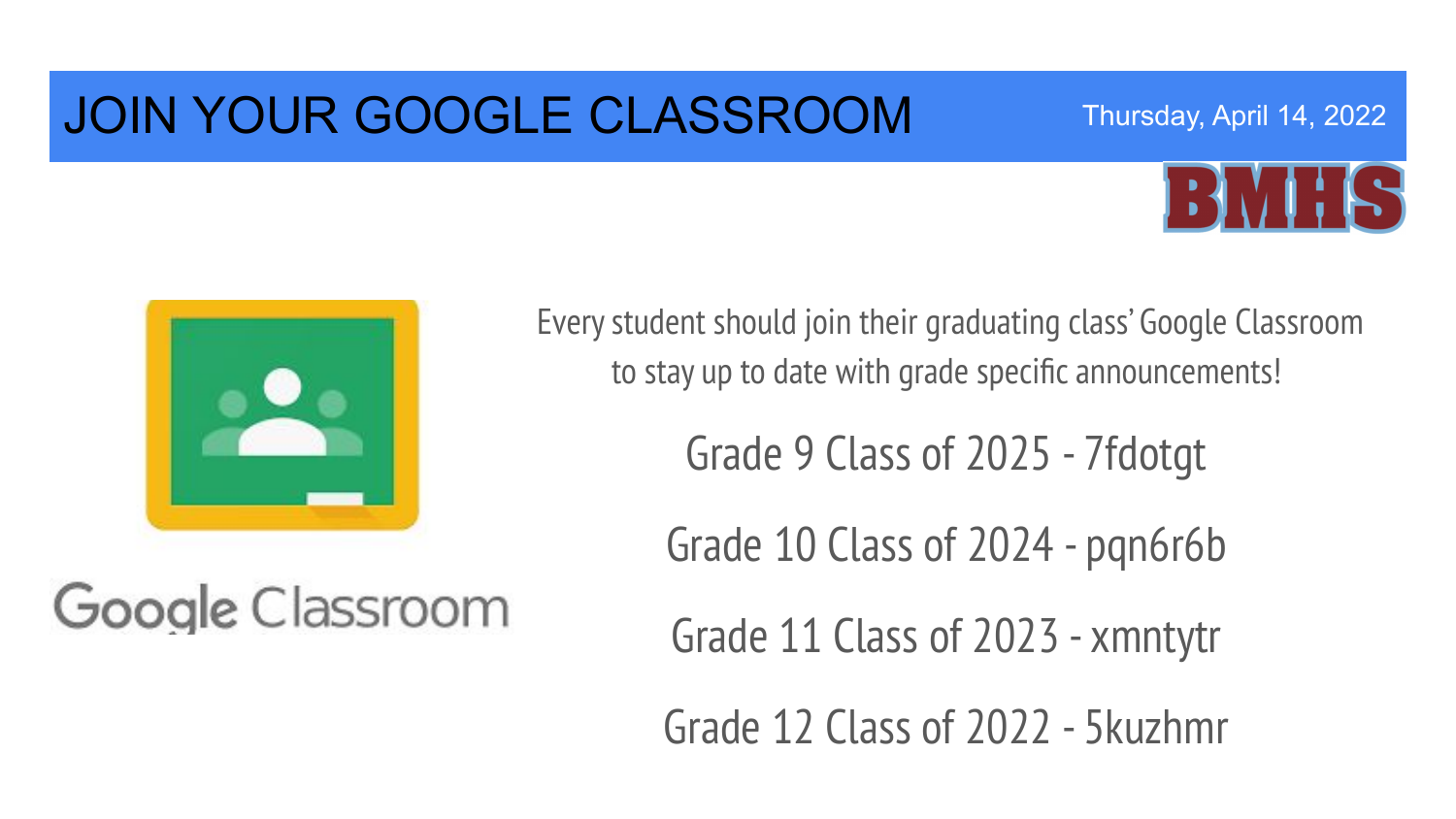

Reminder that all students must complete and pass the daily COVID-19 self-screening tool each day, prior to attending in-person learning.

Students will be asked, upon arrival at school, to confirm that it has been completed. QR Codes will also be posted outside the entrances to the school building.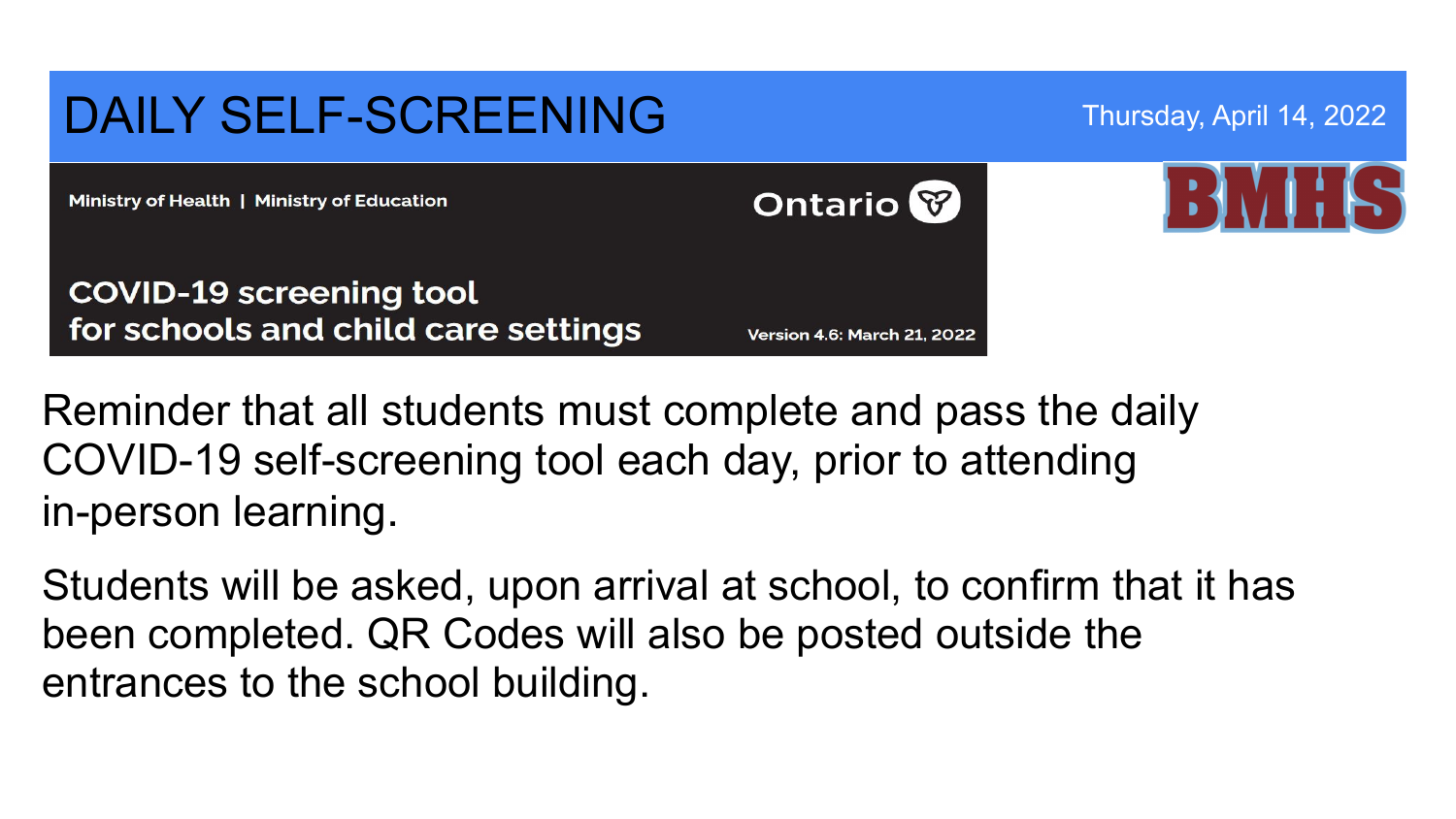## FASHION SHOW Thursday, April 14, 2022

Let's celebrate our threads, our dreads, our scarves, our skirts, our shirts, our colours, our beads. Let's celebrate our cultural heritage together.

 This spring, the Equity Team is proud to announce Banting's first Cultural Diversity Fashion Show! If you or any of your friends are interested in participating, please follow the QR code on our posters around school or visit Room 138 or 216.



Photo credit:eventbrite.com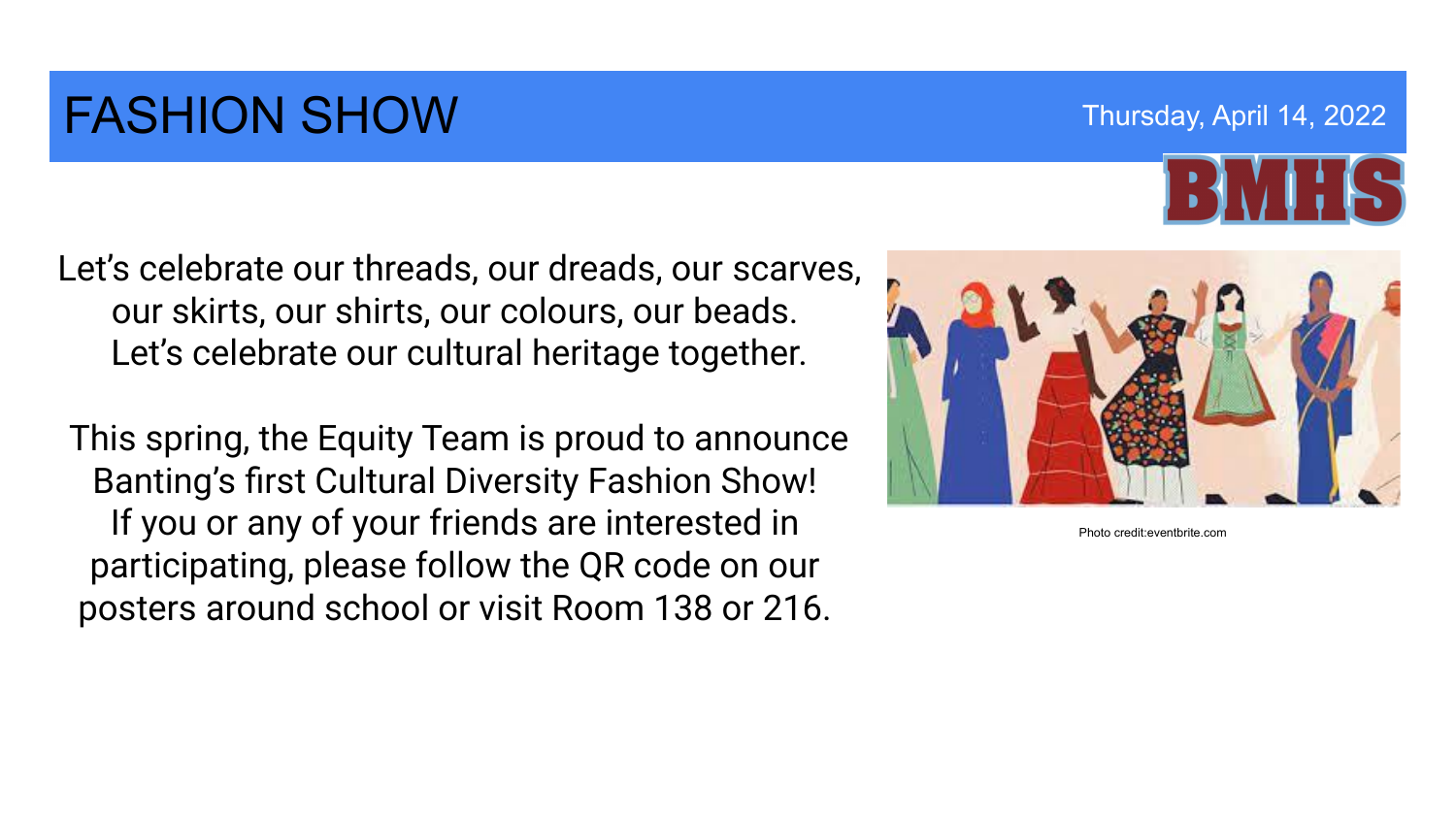### STAFF BOOK CLUB Thursday, April 14, 2022



### Banting's staff book club meets at 2:30 pm today in the library. New members are welcome.



Photo credit:clipartsuggest.com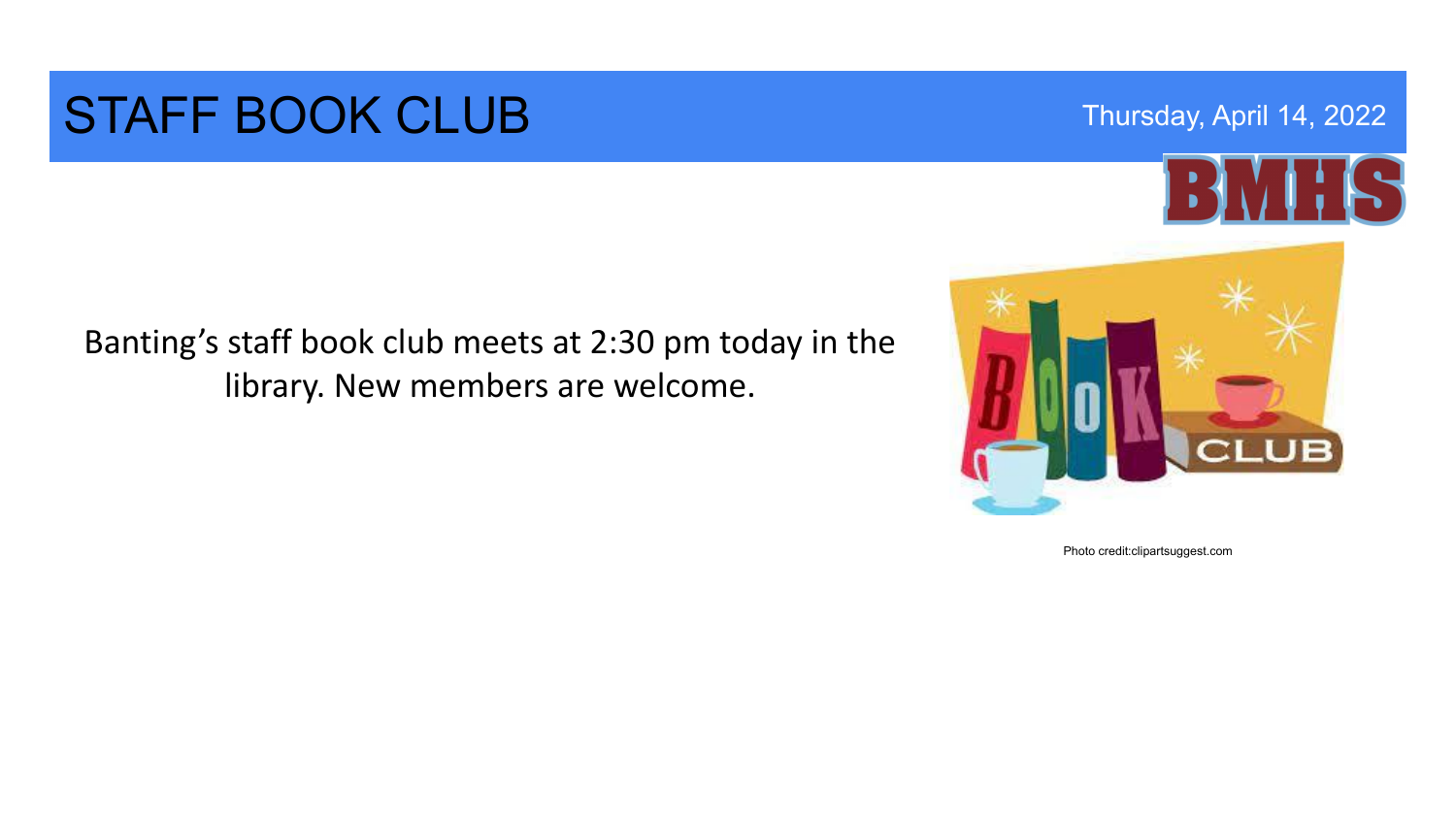### **INTRAMURALS** Thursday, April 14, 2022



Reminder today is the last day to sign up for Spikeball Intramurals. Think you have what it takes to beat Mr. Geier and Ms. Mitchell, sign up today outside the big gym before the end of lunch. 2 people per team.



Photo credit:p.facebook.com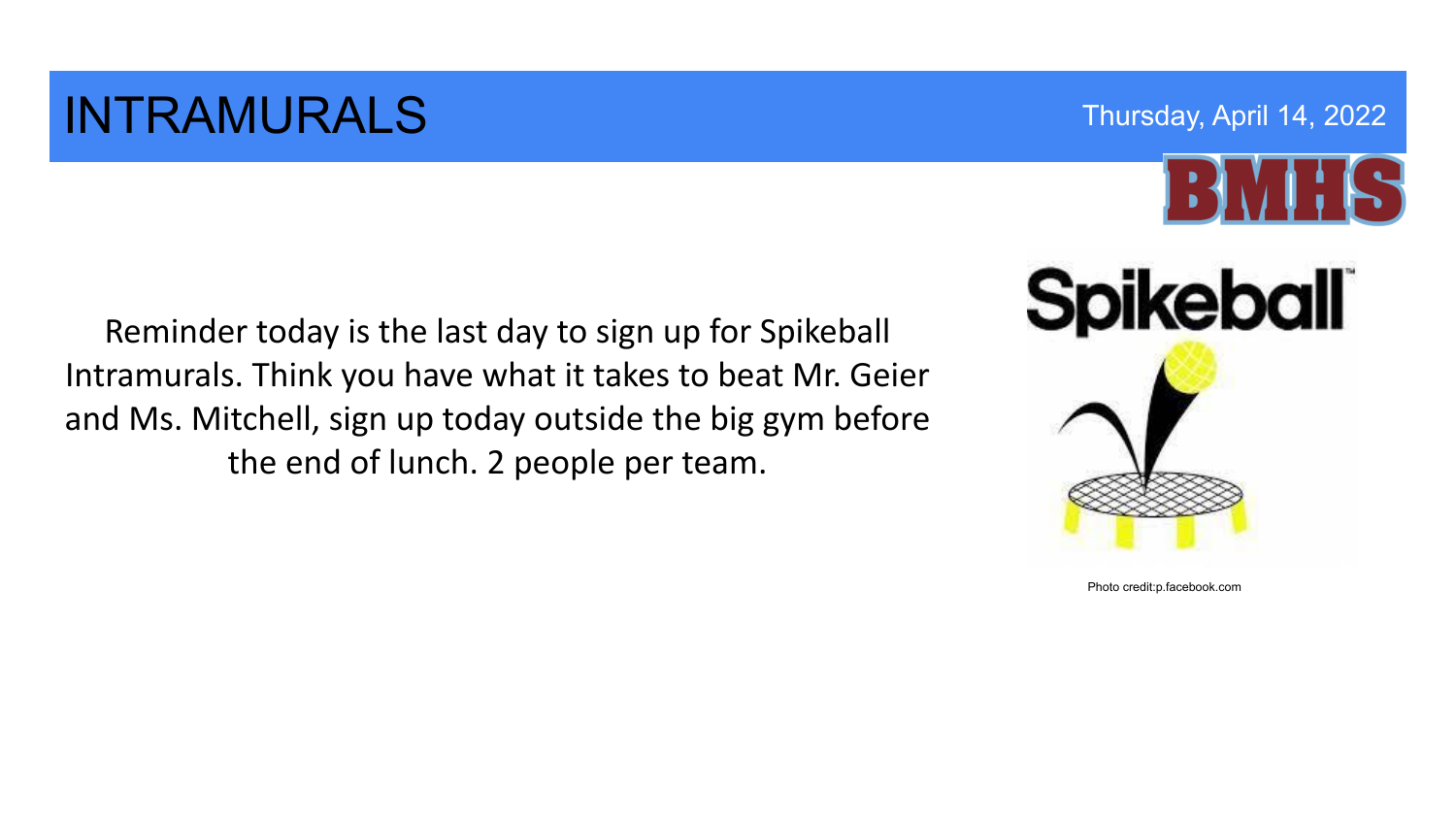### DEBATE TEAM THE TEAM Thursday, April 14, 2022

Do you want to speak up? For something or someone? Have your opinions and ideas discussed and presented or to elaborate on others? Well look no further for just that than Banting's newly founded debate team. We will be meeting for the first time in room 221 of the History Hall on April the 20th during Lunch. No prior experience is required to join except for the willingness to debate, save the date!



Photo credit:clipart-library.com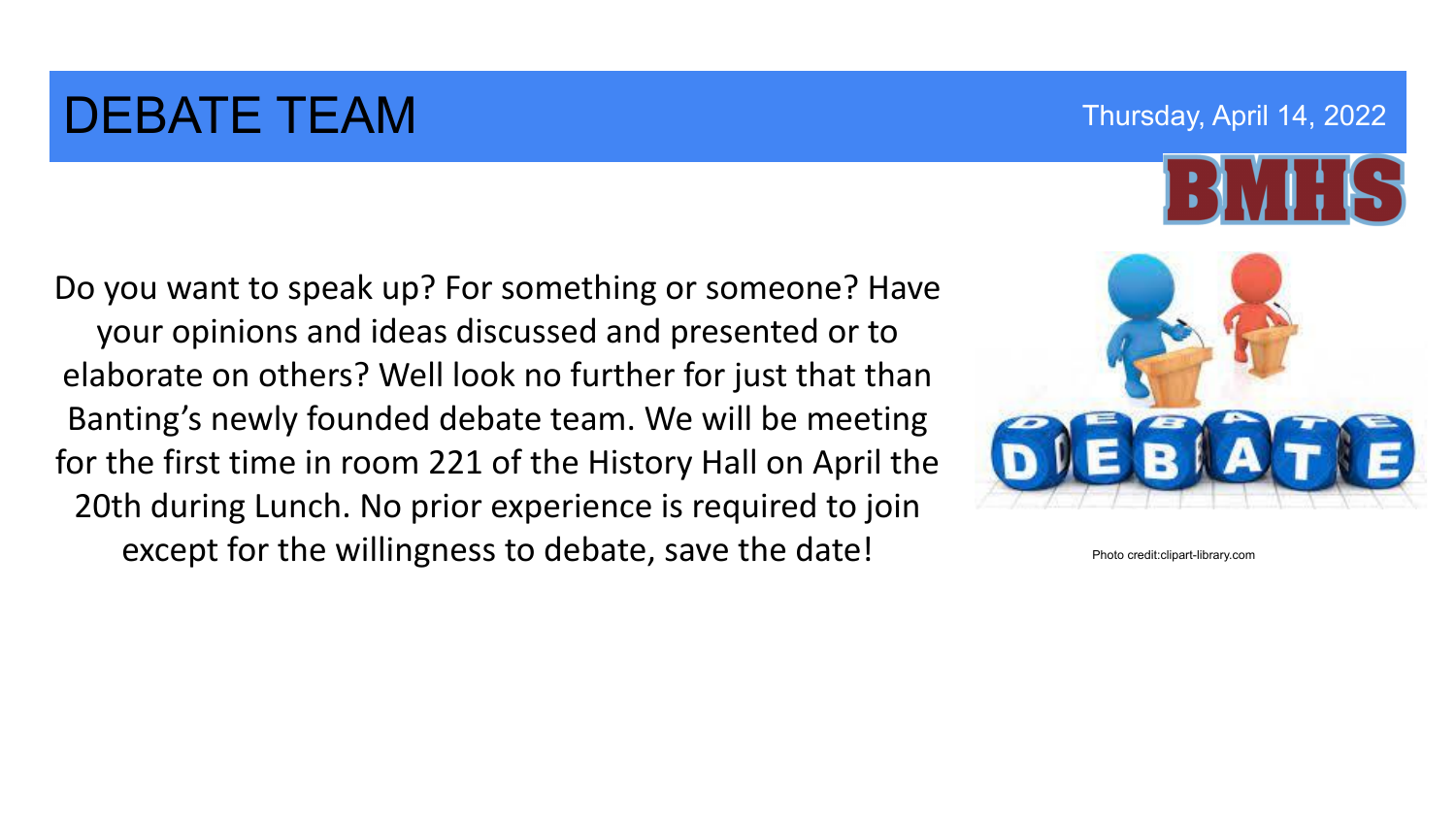### **ART DEPARTMENT Thursday, April 14, 2022**

The Art Department Enhancement Initiative is still on going. Make a cash donation on Cash Online and come see Ms Novek in room 174 for your gift of appreciation. There are still a number of excellent gifts to be claimed.



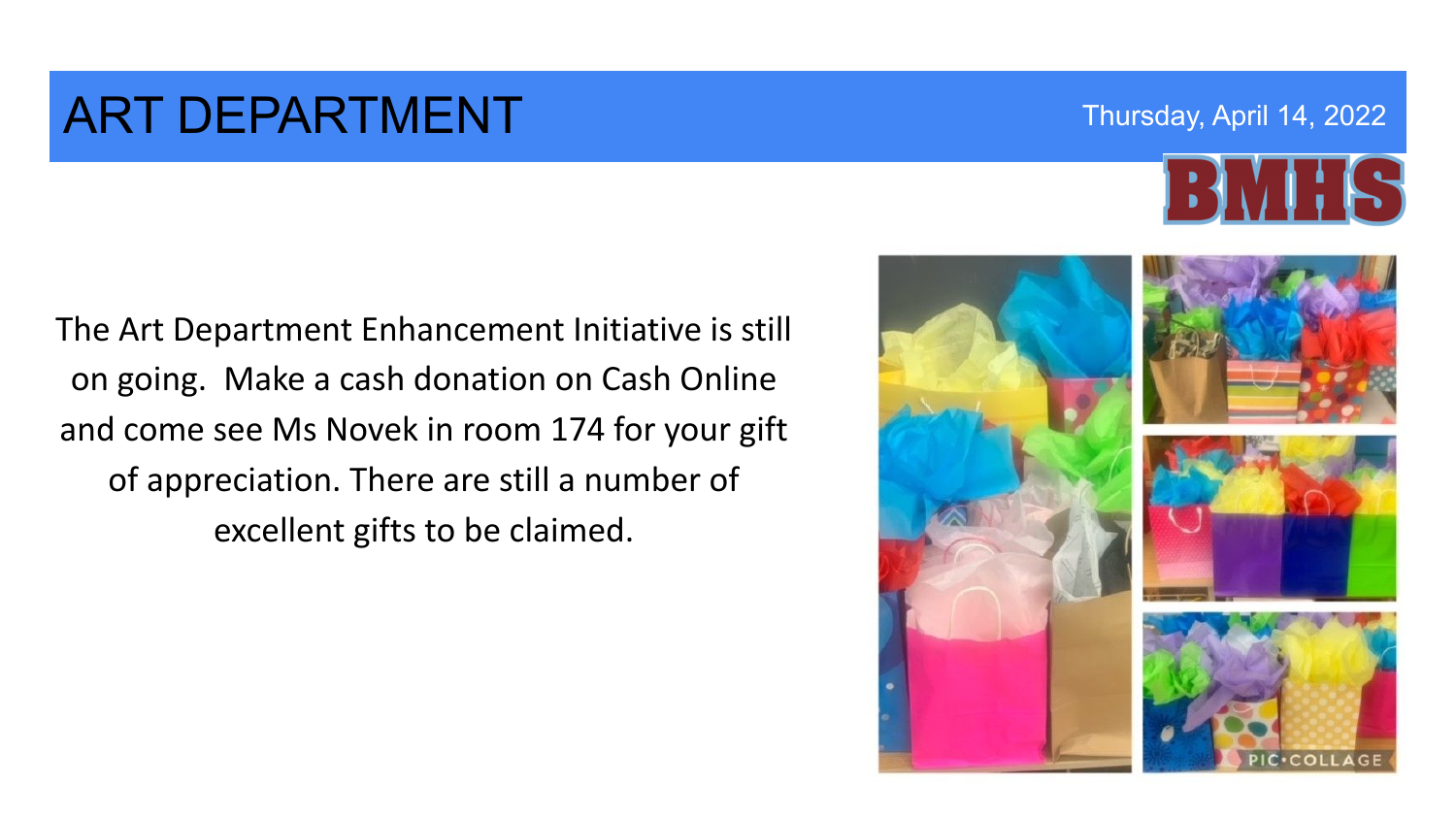### CHARTWELLS CAFE Thursday, April 14, 2022

A quick message from Chartwells café.

Don't miss out on our Easter celebration happening today in the café at lunch. Enjoy a full Easter feast with your choice of turkey or ham, with mashed or scalloped potatoes and all the fixings.

Have a wonderful day!!!



photocredit:cliparts.zone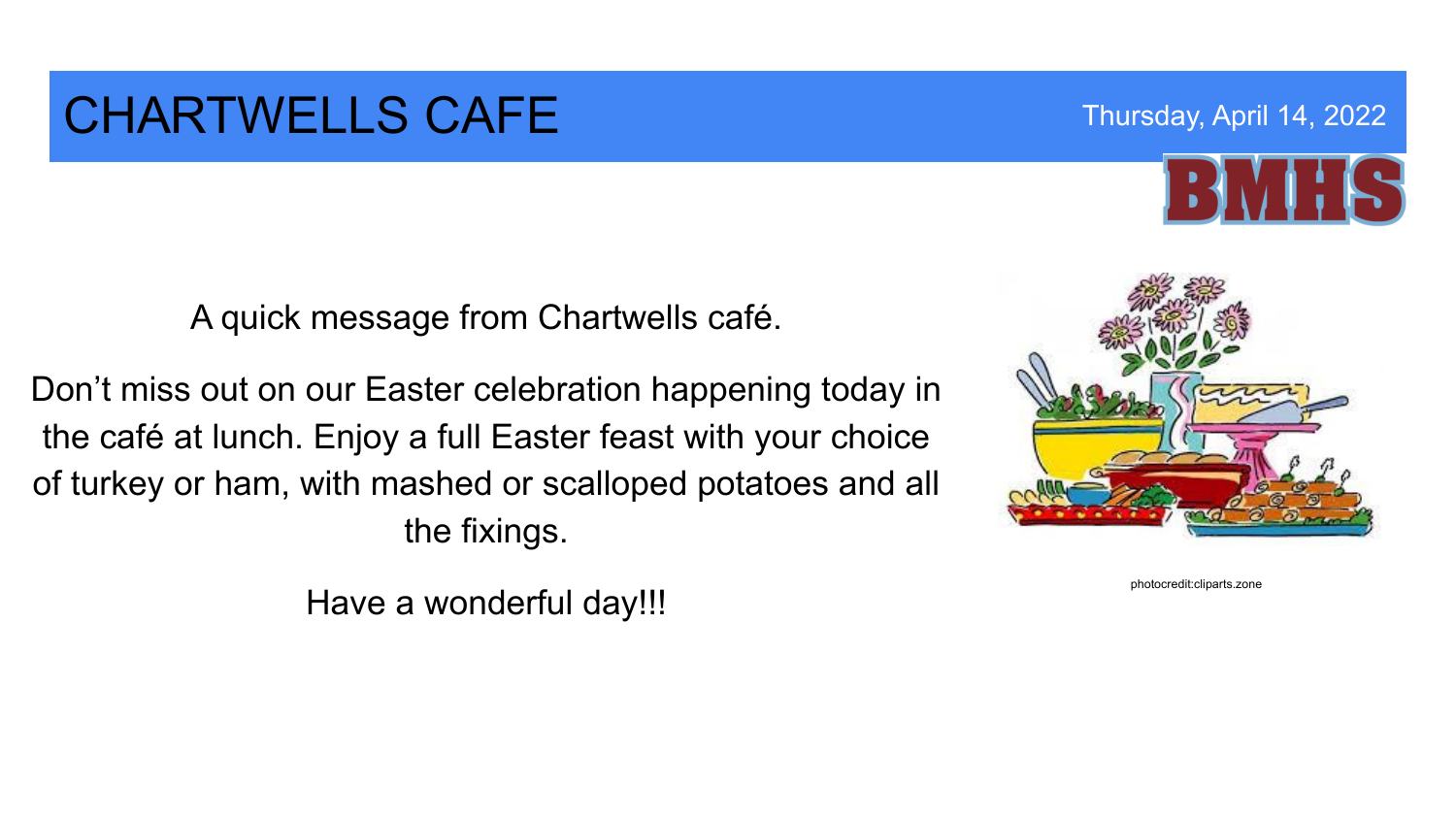

## **GIRLS RUGBY** Thursday, April 14, 2022

### Just a reminder to all girls rugby players of the practice today in Gym 161.



photocredit:depositphotos.com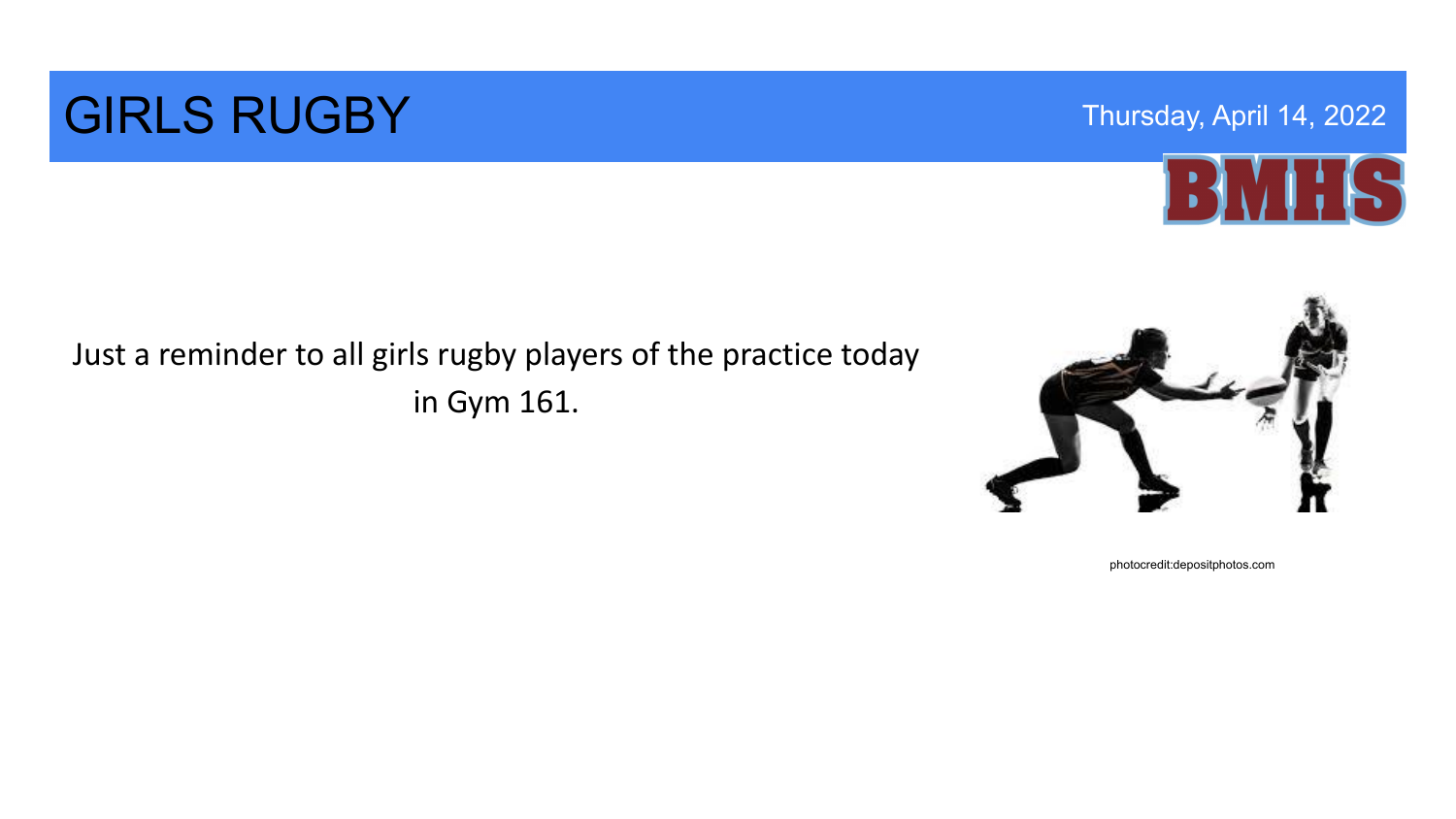## LIFE SKILLS PROM Thursday, April 14, 2022

Hey Banting, got any old books you don't read and want to help fundraise for the life skills prom? Bring in all your old books and drop them in the box at the front of the library.



Photo credit:cliparts.zone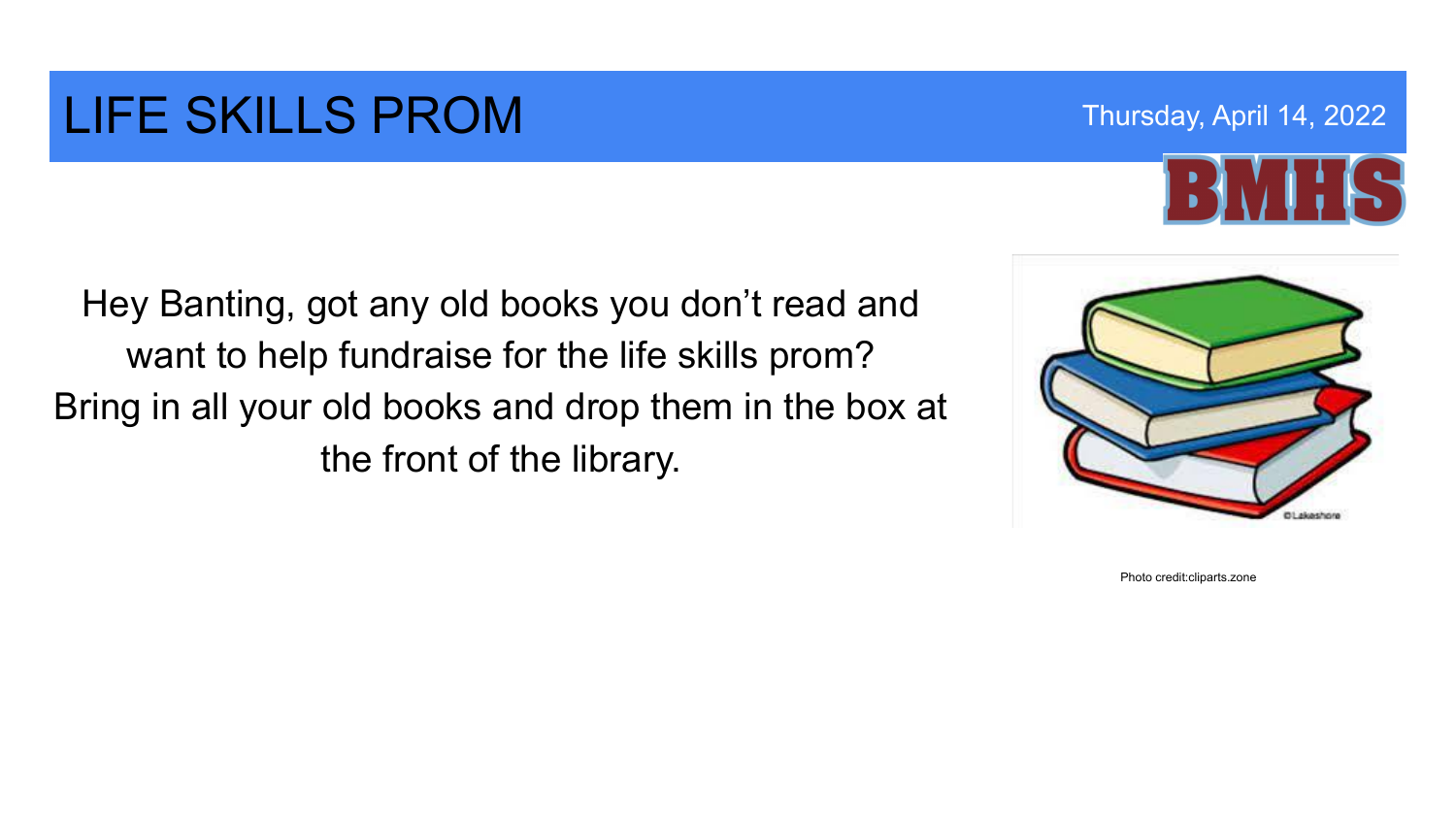### LIFE SKILLS PROM FUNDRAISER Thursday, April 14, 2022

Come down to the front foyer TODAY at lunch to help the leadership class raise money for Lifeskills prom. We will be hosting another toonie toss. Bring your toonies down and you could win a prize!

See you there!

Photo credit:coinscatalog.net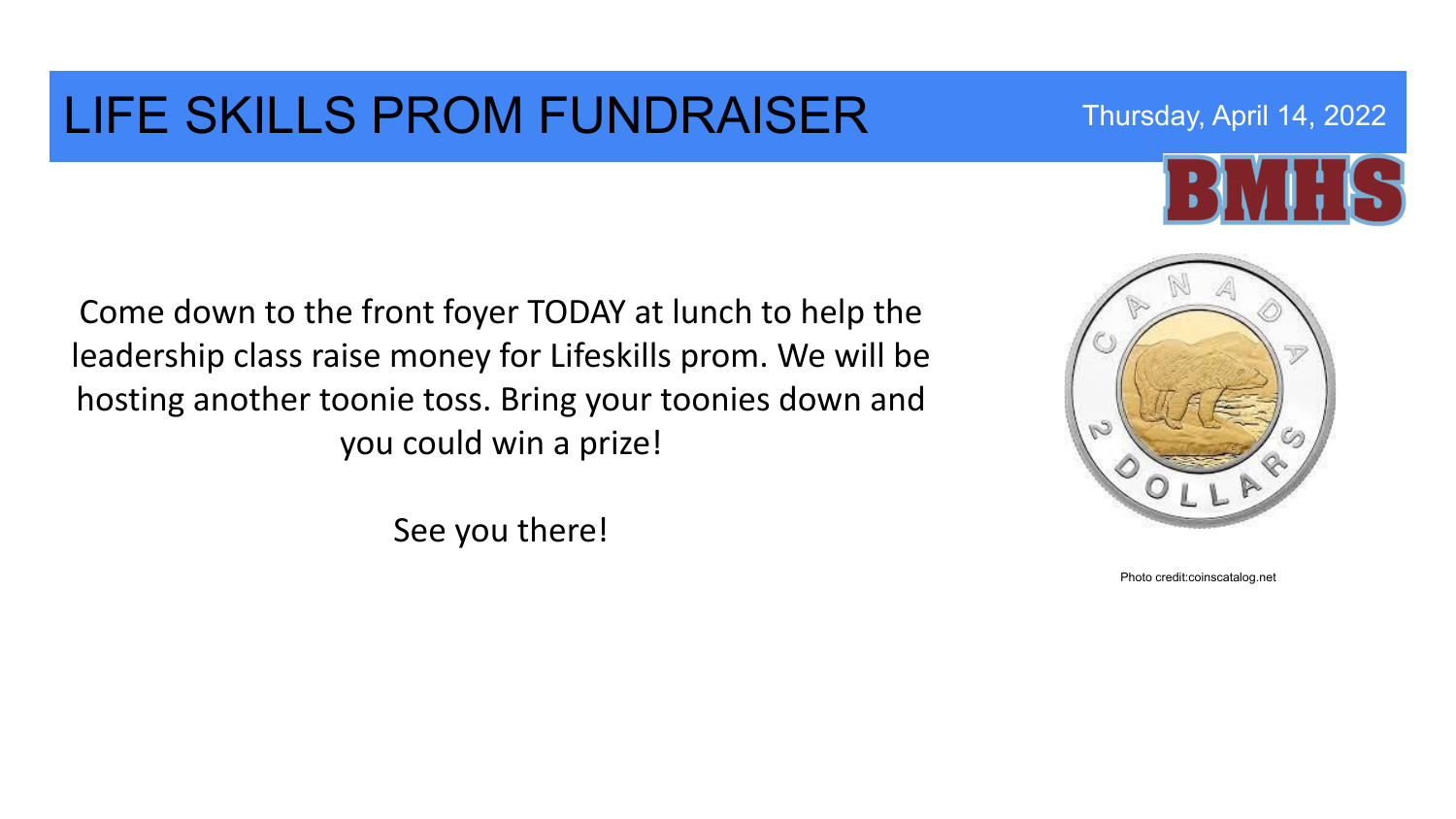### SUMMER COMPANY Thursday, April 14, 2022



Ever had an idea for a company? Learning how to run your own student business is one of the best summer jobs you can have.

Successful Participants Receive:

- Up to \$3,000 in funding
- Hands-on training
- Mentoring from local business leaders

Summer Company is open for applications

To learn more about this program and how to apply, come to the information session that will be hosted by Banting's Coop Department on April 20th, 2022 during period 2 class.

Registration is required to attend the information session. You can register in the Co-op department.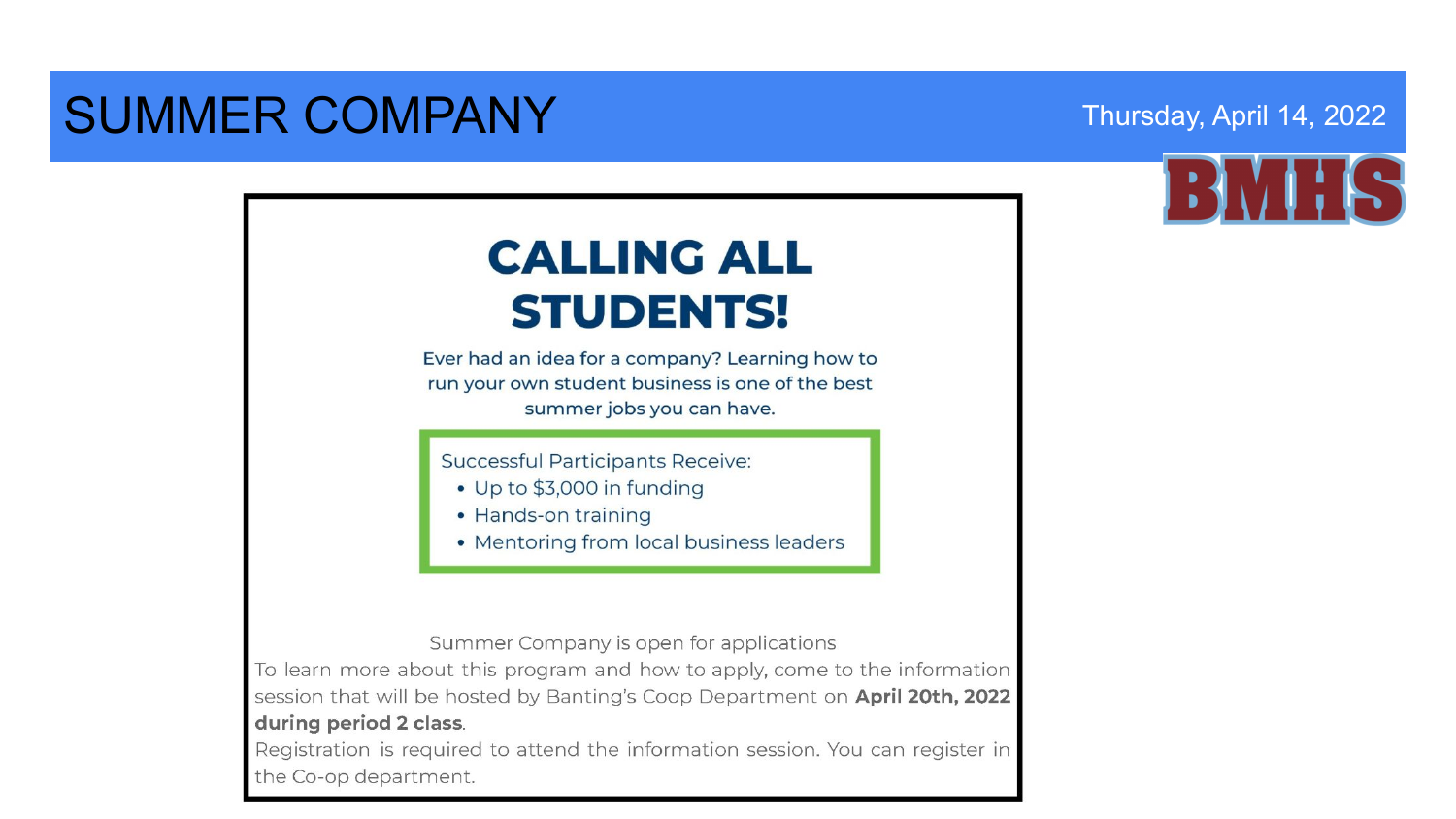# ACTIVE APRIL Thursday, April 14, 2022